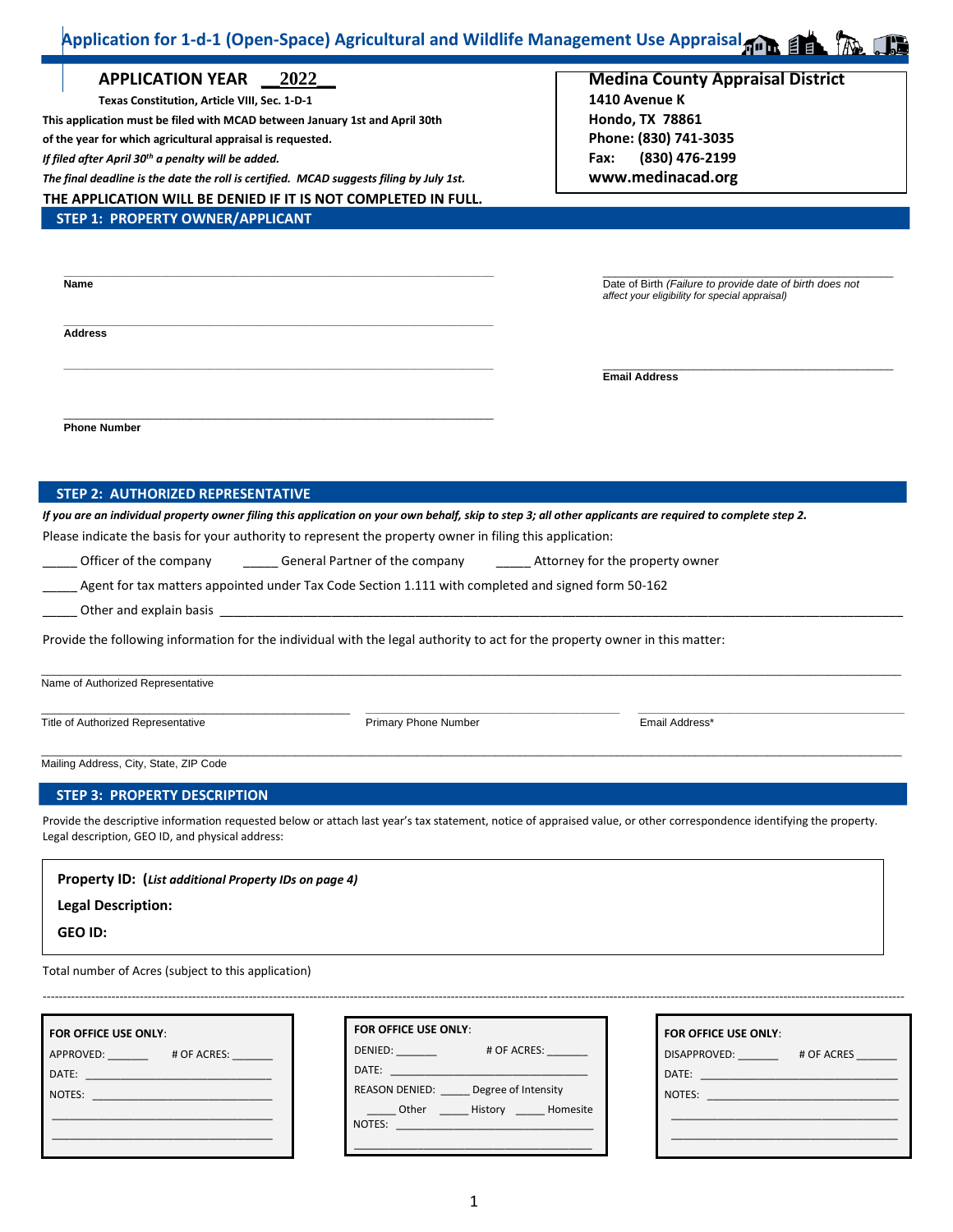# **STEP 4: WILDLIFE MANAGEMENT**

**WILDLIFE MANAGEMENT: YES \_\_\_\_\_ NO \_\_\_\_\_**

| Complete the remainder of this page <i>Only</i> if the land is used for wildlife management. If the land is not used for wildlife management, go to page 3.                                                                                                                                                                                                                               |                                                                                                                                                                                                                                     |                        |
|-------------------------------------------------------------------------------------------------------------------------------------------------------------------------------------------------------------------------------------------------------------------------------------------------------------------------------------------------------------------------------------------|-------------------------------------------------------------------------------------------------------------------------------------------------------------------------------------------------------------------------------------|------------------------|
| You must attach a detailed Wildlife Management Plan. You can find the form at www.medinacad.org or call the appraisal district.                                                                                                                                                                                                                                                           |                                                                                                                                                                                                                                     |                        |
| How many acres are devoted to Wildlife Management?                                                                                                                                                                                                                                                                                                                                        |                                                                                                                                                                                                                                     |                        |
| Was the land subject to wildlife management a part of a larger tract of land qualified for 1-d-1 or timberland<br>appraisal on Jan. 1 of the previous year? Yes _____                                                                                                                                                                                                                     |                                                                                                                                                                                                                                     |                        |
| Wildlife Management properties must practice a minimum of three out of seven activities to qualify for open-space valuation.                                                                                                                                                                                                                                                              |                                                                                                                                                                                                                                     |                        |
| CHECK ALL OF THE CATEGORIES THAT APPLY TO YOUR OPERATION:                                                                                                                                                                                                                                                                                                                                 |                                                                                                                                                                                                                                     |                        |
| Habitat Control: The basic element of most wildlife management operations. The management of the environment to a particular<br>species or group of species of wildlife.                                                                                                                                                                                                                  |                                                                                                                                                                                                                                     |                        |
| Erosion Control: The protection of native cover, especially along natural waterways, to prevent soil loss to erosion.                                                                                                                                                                                                                                                                     |                                                                                                                                                                                                                                     |                        |
| Predator Control: The protection of wildlife from their natural predators. Beneficial in protecting certain species, primarily upland<br>game birds and turkey during early spring.                                                                                                                                                                                                       |                                                                                                                                                                                                                                     |                        |
| Supplemental Food: The distribution of pre-processed food supplements (deer pellets, rabbit pellets, etc.) or the planting of crops<br>to be naturally grazed (clover, rye, peas).                                                                                                                                                                                                        |                                                                                                                                                                                                                                     |                        |
| Supplemental Shelter: The provision of either permanent or temporary structures to shelter wildlife from the elements (windbreaks<br>constructed of fallen timbers or lean-to constructed structures).                                                                                                                                                                                    |                                                                                                                                                                                                                                     |                        |
| Supplemental Water: The provision of supplemental sources of water specifically for wildlife in habitats where water is limited.<br>Wildlife water developments are in addition to those sources already available to livestock and may require protection from livestock.                                                                                                                |                                                                                                                                                                                                                                     |                        |
| Census: This activity provides an estimate of species numbers, population trends, population density, age structure, or sex ratio<br>using accepted survey techniques.                                                                                                                                                                                                                    |                                                                                                                                                                                                                                     |                        |
| Indicate the property's agricultural land use category for the tax year preceding the land's conversion to wildlife management use.<br>For example, if the land was categorized as native pasture before conversion to wildlife management, native pasture would be the<br>response to this request as it is the category of use prior to conversion. ___________________________________ |                                                                                                                                                                                                                                     |                        |
| Is any part of the land subject to wildlife management managed through a wildlife management property association? Yes ____                                                                                                                                                                                                                                                               |                                                                                                                                                                                                                                     | No                     |
| If yes, attach a written agreement obligating the owners in the association to perform wildlife management<br>practices necessary to qualify wildlife management land for 1-d-1 appraisal.                                                                                                                                                                                                |                                                                                                                                                                                                                                     |                        |
| Is any part of the land located in an area designated by Texas Parks and Wildlife Department as a habitat for an<br>endangered species, a threatened species or a candidate species for listing by as threatened or endangered?                                                                                                                                                           | Yes and the set of the set of the set of the set of the set of the set of the set of the set of the set of the                                                                                                                      | No.                    |
| Is the land that is the subject of this application subject to a permit issued under Federal Endangered Species Act<br>Section 7 or $10(a)?$                                                                                                                                                                                                                                              |                                                                                                                                                                                                                                     | No _____               |
| If yes, is the land included in a habitat preserve and subject to a conservation easement created under<br>Texas Natural Resources Code Chapter 183 or part of a conservation development under a federally<br>approved habitat conservation plan?                                                                                                                                        | <b>Yes</b> and the set of the set of the set of the set of the set of the set of the set of the set of the set of the set of the set of the set of the set of the set of the set of the set of the set of the set of the set of the |                        |
| If yes to above two questions, provide evidence of the permit and of the conservation easement or habitat<br>conservation plan. Your application cannot be approved without this evidence.                                                                                                                                                                                                |                                                                                                                                                                                                                                     |                        |
| Is the land that is the subject of this application actively used for a conservation or restoration project providing compensation for natural resources<br>damage under one or more of the following laws:                                                                                                                                                                               |                                                                                                                                                                                                                                     |                        |
| Comprehensive Environmental Response, Compensation, and Liability Act (42 U.S.C. Section 9601 et seq.)                                                                                                                                                                                                                                                                                    | Yes $\rule{1em}{0.15mm}$                                                                                                                                                                                                            |                        |
|                                                                                                                                                                                                                                                                                                                                                                                           |                                                                                                                                                                                                                                     | $No$ <sub>______</sub> |
| Oil Pollution Act (33 U.S.C. Section 2701 et seq.)                                                                                                                                                                                                                                                                                                                                        | Yes $\_\_\_\_\_\_\_\$                                                                                                                                                                                                               |                        |

Texas Natural Resources Code Chapter 40 No and the Second Second Second Second Second Second Second Second Second Second Second Second Second Second Second Second Second Second Second Second Second Second Second Second Sec

If yes to any of the above, provide evidence of the conservation easement, deed restriction or settlement agreement with the Texas Commission on Environmental Quality. Applications without this evidence cannot be approved.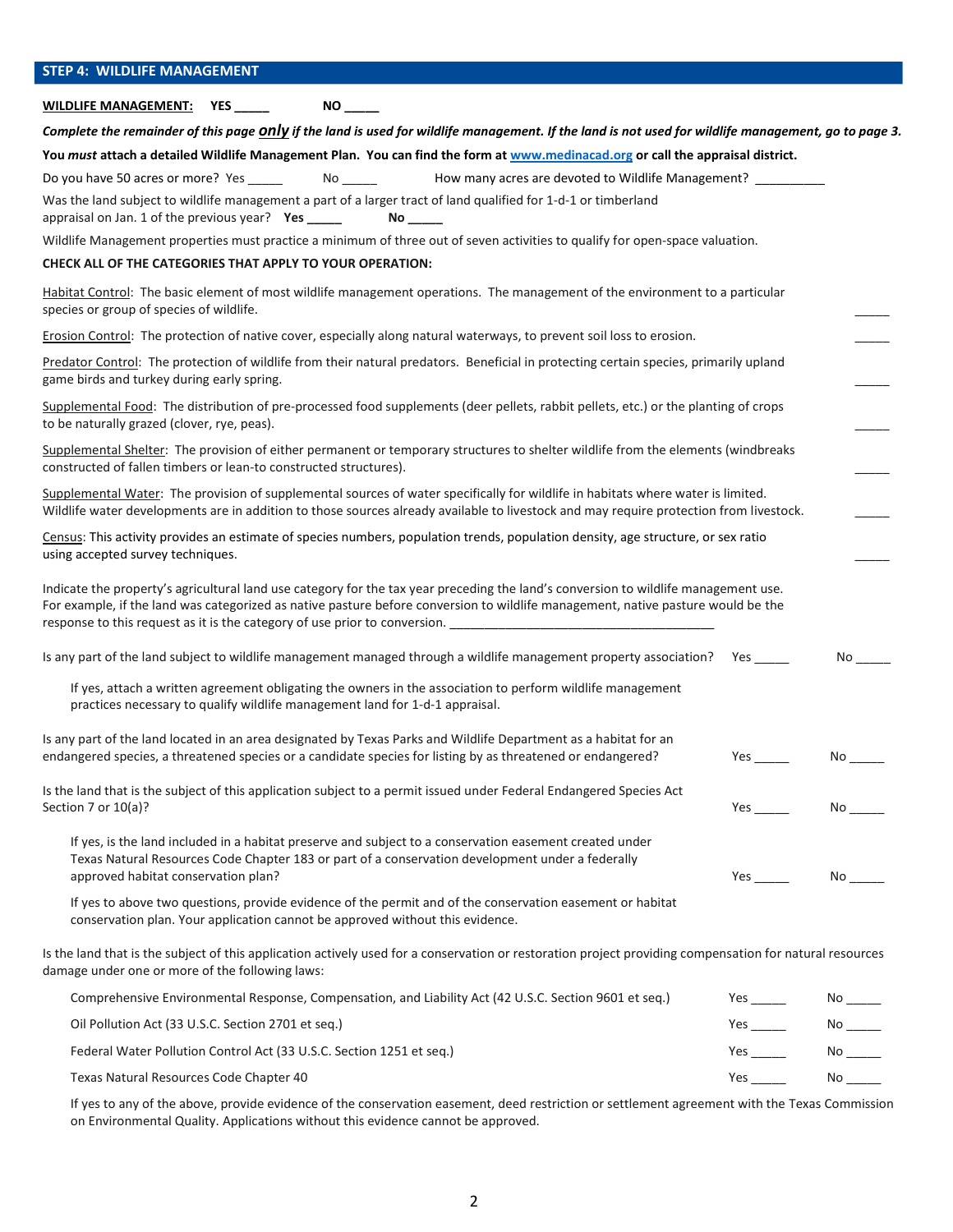## **STEP 5: PROPERTY USE**

**THE CHIEF APPRAISER IS REQUIRING ALL APPLICANTS TO COMPLETE STEP 5. Do not leave any parts of this step blank.**

**If you are a new owner and are not familiar with the history of use go back to the seller, realtor or perhaps a neighbor for this information.**

Describe the current and past agricultural uses of this property, starting with the current year and working back 5 years or until you have shown **5 out of 7 years of agricultural use.** You will need to describe each years' use.

|                                                                                    |                                                                   | <b>AGRICULTURAL USE</b>                                                                                                                          |                                                                     | NON-AGRICULTURAL-USE                           |              |
|------------------------------------------------------------------------------------|-------------------------------------------------------------------|--------------------------------------------------------------------------------------------------------------------------------------------------|---------------------------------------------------------------------|------------------------------------------------|--------------|
| <b>YEARS</b>                                                                       |                                                                   | (ROW CROP, HAY, CATTLE, GOATS, WILDLIFE MGMT, ETC)                                                                                               | <b>ACRES</b>                                                        | (Homesite, Rent House, Etc.)                   | <b>ACRES</b> |
| 2022                                                                               |                                                                   |                                                                                                                                                  |                                                                     |                                                |              |
| 2021                                                                               |                                                                   |                                                                                                                                                  |                                                                     |                                                |              |
| 2020                                                                               |                                                                   |                                                                                                                                                  |                                                                     |                                                |              |
| 2019                                                                               |                                                                   |                                                                                                                                                  |                                                                     |                                                |              |
| 2018                                                                               |                                                                   |                                                                                                                                                  |                                                                     |                                                |              |
| 2017                                                                               |                                                                   |                                                                                                                                                  |                                                                     |                                                |              |
| 2016                                                                               |                                                                   |                                                                                                                                                  |                                                                     |                                                |              |
| 2015                                                                               |                                                                   |                                                                                                                                                  |                                                                     |                                                |              |
| <b>CURRENT USE FOR 2022:</b><br><b>LIVESTOCK:</b><br><b>AVERAGE HEAD PER YEAR:</b> | <b>YES</b>                                                        |                                                                                                                                                  |                                                                     |                                                |              |
|                                                                                    |                                                                   | Cow/Calf ________ Feeder calves _________ Sheep_________ Goats ________ Exotics ________ Horses ________ Other (Specify) _______                 |                                                                     |                                                |              |
|                                                                                    |                                                                   | Is the perimeter of the property listed on this application fenced? YES _________ NO _____                                                       |                                                                     |                                                |              |
| <b>CROPLAND:</b><br><b>AVERAGE YIELD:</b>                                          | YES ________    NO ______                                         |                                                                                                                                                  |                                                                     |                                                |              |
| Corn                                                                               | Number of acres:                                                  |                                                                                                                                                  |                                                                     | Average yield per acre in bushels: ___________ |              |
| Sorghum                                                                            | Number of acres:                                                  |                                                                                                                                                  | Average yield per acre in CWT:                                      |                                                |              |
| Wheat                                                                              | Number of acres:                                                  | _______________                                                                                                                                  |                                                                     | Average yield per acre in bushels: __________  |              |
| Cotton<br>Hay                                                                      | Number of acres:<br>Number of acres:                              |                                                                                                                                                  | Average yield per acre in bales:<br>Average yield per acre in tons: |                                                |              |
|                                                                                    | Number of round bales:                                            |                                                                                                                                                  | Number of square bales:                                             |                                                |              |
|                                                                                    | If not baled twice a year explain: _________                      |                                                                                                                                                  |                                                                     |                                                |              |
| Orchard                                                                            | Number of acres:                                                  |                                                                                                                                                  |                                                                     | Number of trees/grapes per acre:               |              |
|                                                                                    | Specify variety of trees/grapes:                                  |                                                                                                                                                  |                                                                     |                                                |              |
| Other (specify)                                                                    | Number of acres:                                                  | $\sim$ 100 $\sim$ 100 $\sim$                                                                                                                     | Average yield per acre:                                             |                                                |              |
| <b>HORSES:</b>                                                                     | <b>YES Example 20</b>                                             |                                                                                                                                                  |                                                                     |                                                |              |
|                                                                                    | How many acres are devoted to horses? _____                       |                                                                                                                                                  |                                                                     |                                                |              |
|                                                                                    |                                                                   |                                                                                                                                                  |                                                                     |                                                |              |
| <b>BEEKEEPING:</b>                                                                 | $NO$ <sub>_____</sub><br><b>YES</b>                               |                                                                                                                                                  |                                                                     |                                                |              |
|                                                                                    |                                                                   | You must attach a copy of the Bee Supplement and 3-5-year plan. You can find the supplement at www.medinacad.org or call the appraisal district. |                                                                     |                                                |              |
|                                                                                    |                                                                   | How many acres are devoted to Bees? ______________  How many active hives are you operating? __________                                          |                                                                     |                                                |              |
|                                                                                    | <u>NON-AGRICULTURAL USE: YES _____</u>                            | <b>NO</b>                                                                                                                                        |                                                                     |                                                |              |
|                                                                                    |                                                                   |                                                                                                                                                  |                                                                     |                                                |              |
|                                                                                    | GOVERNMENT PROGRAM: YES                                           |                                                                                                                                                  |                                                                     |                                                |              |
|                                                                                    | If in a government program, state the number of acres: __________ |                                                                                                                                                  |                                                                     |                                                |              |
|                                                                                    |                                                                   |                                                                                                                                                  |                                                                     |                                                |              |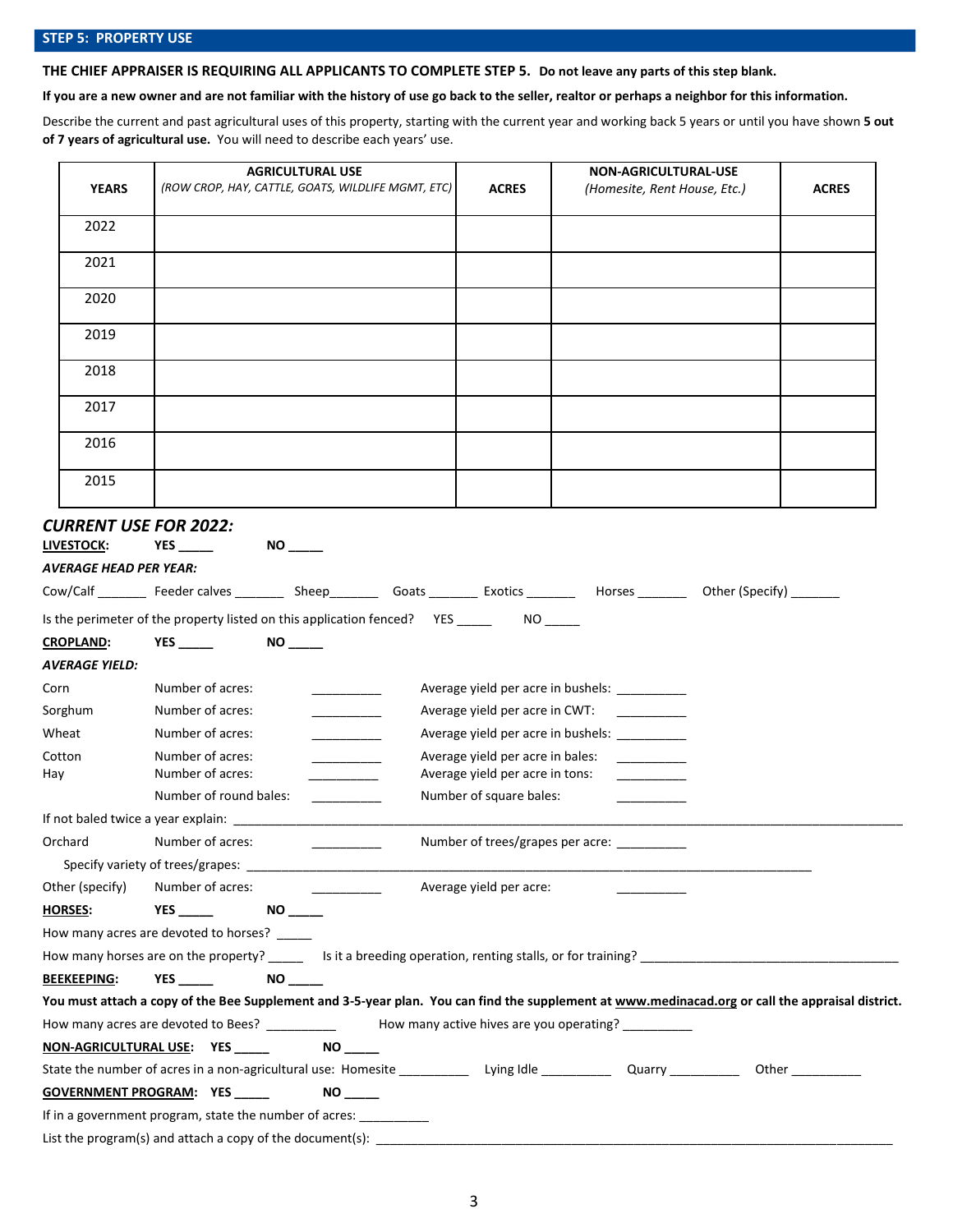### **STEP 6: PROPERTY INFORMATION (See page 6 for land use definitions)**

**STEP 6: PROPERTY INFORMATION**

|                                                                                                                                  | NBR. OF                         |                                                  |                             |                           |                                   |                                                       |                                 | <b>AGRICULTURAL LAND USE CLASSIFICATIONS - INDICATE NUMBER OF ACRES IF KNOW</b>                                                                                                                                                                          |                                 |                                    |                             |
|----------------------------------------------------------------------------------------------------------------------------------|---------------------------------|--------------------------------------------------|-----------------------------|---------------------------|-----------------------------------|-------------------------------------------------------|---------------------------------|----------------------------------------------------------------------------------------------------------------------------------------------------------------------------------------------------------------------------------------------------------|---------------------------------|------------------------------------|-----------------------------|
| Property ID #s                                                                                                                   | <b>ACRES IN</b><br><b>TRACT</b> | ORCHARD/<br><b>VINEYARD</b>                      | <b>IRRIG</b><br><b>CROP</b> | <b>DRY</b><br><b>CROP</b> | <b>IMPROVED</b><br><b>PASTURE</b> | <b>IRRIGATED</b><br><b>IMPROVED</b><br><b>PASTURE</b> | <b>NATIVE</b><br><b>PASTURE</b> | RANGELAND<br><b>BRUSH</b>                                                                                                                                                                                                                                | <b>HIGH</b><br><b>INTENSITY</b> | <b>WASTELAND</b>                   | <b>NON-AG</b><br><b>USE</b> |
|                                                                                                                                  |                                 |                                                  |                             |                           |                                   |                                                       |                                 |                                                                                                                                                                                                                                                          |                                 |                                    |                             |
|                                                                                                                                  |                                 |                                                  |                             |                           |                                   |                                                       |                                 |                                                                                                                                                                                                                                                          |                                 |                                    |                             |
|                                                                                                                                  |                                 |                                                  |                             |                           |                                   |                                                       |                                 |                                                                                                                                                                                                                                                          |                                 |                                    |                             |
|                                                                                                                                  |                                 |                                                  |                             |                           |                                   |                                                       |                                 |                                                                                                                                                                                                                                                          |                                 |                                    |                             |
| 1) Has the ownership of the property changed since January 1 of last year or since the last application was submitted?           |                                 |                                                  |                             |                           |                                   |                                                       |                                 |                                                                                                                                                                                                                                                          |                                 | Yes No                             |                             |
| of the application blank.                                                                                                        |                                 |                                                  |                             |                           |                                   |                                                       |                                 | If yes, the new owner must complete all applicable questions and, if the land is used to manage wildlife, steps 4 and 5<br>must be completed. The chief appraiser is requiring the application to be completed in full. Do not leave any parts           |                                 |                                    |                             |
| 2) Last year, was 1-d-1 appraisal (agricultural use) allowed on this property by the chief appraiser of this appraisal district? |                                 |                                                  |                             |                           |                                   |                                                       |                                 |                                                                                                                                                                                                                                                          |                                 | Yes No                             |                             |
| be completed.                                                                                                                    |                                 |                                                  |                             |                           |                                   |                                                       |                                 | If no, all applicable questions must be completed and, if the land is used to manage wildlife, steps 4 and 5 must                                                                                                                                        |                                 |                                    |                             |
|                                                                                                                                  |                                 | Do not leave any parts of the application blank. |                             |                           |                                   |                                                       |                                 | If yes, complete only those parts of sections 4 and 5 that have changed since the earlier application OR any information<br>in steps 4 and 5 requested by the chief appraiser. The chief appraiser is requiring the application to be completed in full. |                                 |                                    |                             |
| 3) Is this property located within the city limits (or corporate limits of a city or town?)                                      |                                 |                                                  |                             |                           |                                   |                                                       |                                 |                                                                                                                                                                                                                                                          |                                 | Yes _________________ No _________ |                             |
| 4) Does your property have a working water well?                                                                                 |                                 |                                                  |                             |                           |                                   |                                                       |                                 |                                                                                                                                                                                                                                                          |                                 | Yes No                             |                             |
| If there is not a working well on the property, how does the livestock get their drinking water?                                 |                                 |                                                  |                             |                           |                                   |                                                       |                                 |                                                                                                                                                                                                                                                          |                                 |                                    |                             |
| 5) Do you rent or lease land from someone else in this county?                                                                   |                                 |                                                  |                             |                           |                                   |                                                       |                                 | Please list the name, address, and acreage of the person(s) you lease from. Attach an additional sheet if needed.                                                                                                                                        |                                 | $Yes$ No $\_\_$                    |                             |
| Name (and Acreage)                                                                                                               |                                 |                                                  |                             |                           |                                   |                                                       |                                 | Name (and Acreage)                                                                                                                                                                                                                                       |                                 |                                    |                             |
| Address                                                                                                                          |                                 |                                                  |                             |                           |                                   |                                                       | Address                         |                                                                                                                                                                                                                                                          |                                 |                                    |                             |
|                                                                                                                                  |                                 |                                                  |                             |                           |                                   |                                                       |                                 |                                                                                                                                                                                                                                                          |                                 |                                    |                             |
|                                                                                                                                  |                                 |                                                  |                             |                           |                                   |                                                       |                                 |                                                                                                                                                                                                                                                          |                                 |                                    |                             |
|                                                                                                                                  |                                 |                                                  |                             |                           |                                   |                                                       |                                 |                                                                                                                                                                                                                                                          |                                 |                                    |                             |
|                                                                                                                                  |                                 |                                                  |                             |                           |                                   |                                                       |                                 |                                                                                                                                                                                                                                                          |                                 |                                    |                             |
| <b>STEP 7: CERTIFICATION AND SIGNATURE</b>                                                                                       |                                 |                                                  |                             |                           |                                   |                                                       |                                 |                                                                                                                                                                                                                                                          |                                 |                                    |                             |

| print        |    | swear or affirm the following:                                                                                                    |  |  |  |  |  |  |
|--------------|----|-----------------------------------------------------------------------------------------------------------------------------------|--|--|--|--|--|--|
| here         |    | Printed Name of Property Owner or Authorized Representative                                                                       |  |  |  |  |  |  |
|              |    | that each fact contained in this application is true and correct.                                                                 |  |  |  |  |  |  |
|              |    | that the property described in this application meets the qualifications under Texas law for the special appraisal claimed.       |  |  |  |  |  |  |
|              | 3. | that I have read and understand the Notice Regarding Penalties for Making or Filing an Application Containing a False Statement." |  |  |  |  |  |  |
| sign<br>here |    |                                                                                                                                   |  |  |  |  |  |  |

Signature of Property Owner or Authorized Representative **Date and Construction Construction** Date *If agent for tax matters appointed under Tax Code Section 1.111 attach completed and signed Form 50-16*

\*May be confidential under Government Code §552.137; however, by including the email address on this form, you are affirmatively consenting to its release under the Public Information Act.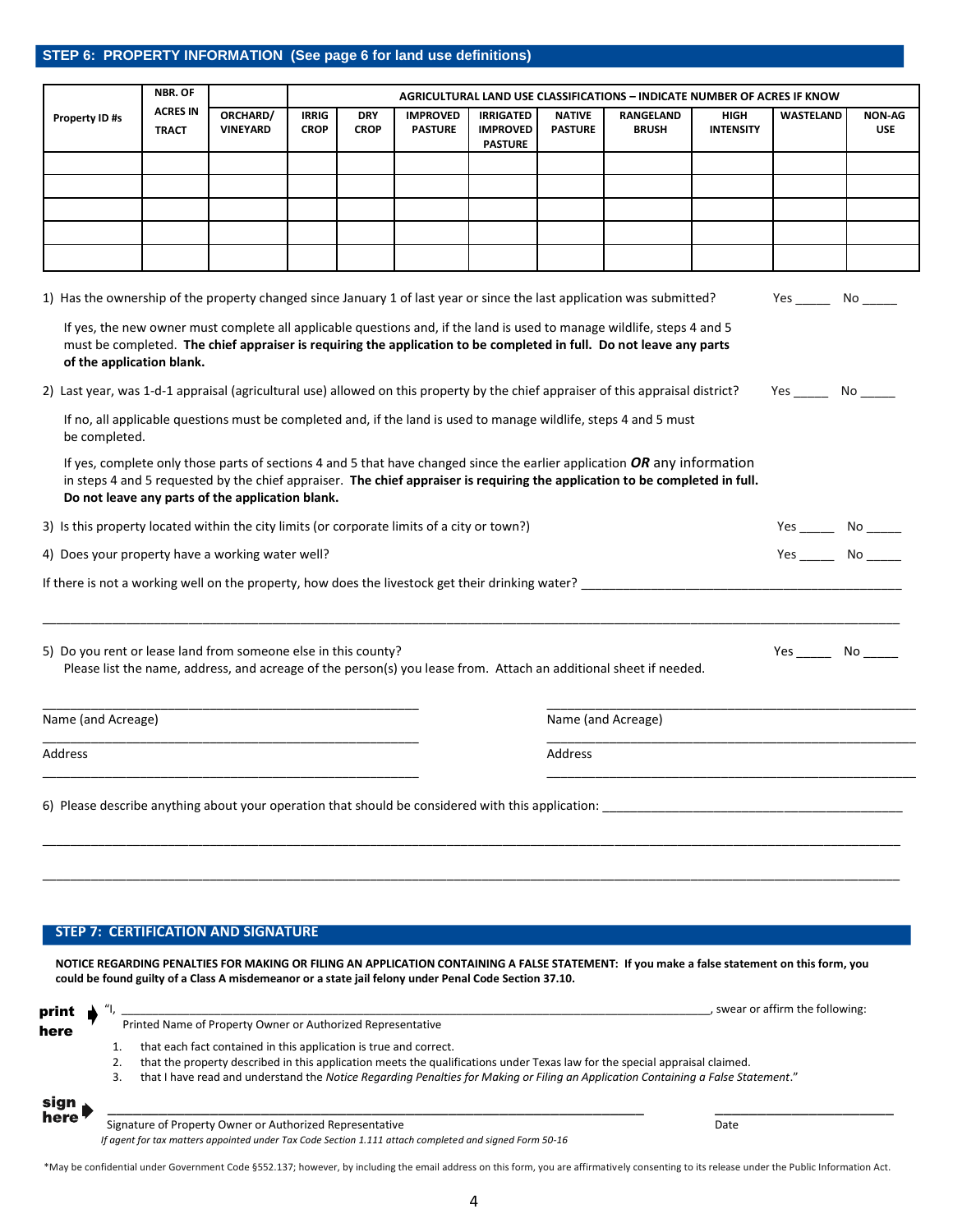#### **CROP/PASTURE OR HUNTING LEASE INFORMATION**

| TO BE COMPLETED IN FULL IF LAND IS USED OR LEASED BY ANOTHER INDIVIDUAL FOR AGRICULTURAL USE OR FOR HUNTING                                                                                                                      |  |               |  |  |  |  |
|----------------------------------------------------------------------------------------------------------------------------------------------------------------------------------------------------------------------------------|--|---------------|--|--|--|--|
| Please attach a copy of the lease agreement to this form.                                                                                                                                                                        |  |               |  |  |  |  |
| Do you use the land yourself or lease it to a tenant? Self ______ Lease ______                                                                                                                                                   |  |               |  |  |  |  |
|                                                                                                                                                                                                                                  |  |               |  |  |  |  |
|                                                                                                                                                                                                                                  |  |               |  |  |  |  |
|                                                                                                                                                                                                                                  |  |               |  |  |  |  |
|                                                                                                                                                                                                                                  |  |               |  |  |  |  |
| What are some of your other considerations?<br>The contract of the constant of the considerations of the contract of the contract of the contract of the contract of the contract of the contract of the contract of the contrac |  |               |  |  |  |  |
| If you allow <b>HUNTING</b> , how do you charge for the hunting lease? <b>Per Acre \$</b> Per Gun \$                                                                                                                             |  | Per Person \$ |  |  |  |  |
|                                                                                                                                                                                                                                  |  |               |  |  |  |  |

#### **IMPORTANT INFORMATION**

**GENERAL INFORMATION:** Agricultural use includes, but is not limited to, the following activities: (1) cultivating the soil; (2) producing crops for human food, animal feed, or planting seed or for the production of fibers; (3) floriculture, viticulture and horticulture; (4) raising or keeping livestock; (5) raising or keeping exotic animals or fowl for the production of human food or fiber, leather, pelts or other tangible products having a commercial value; (6) planting cover crops or leaving land idle for the purpose of participating in a governmental program provided the land is not used for residential purposes or a purpose inconsistent with agricultural use or leaving the land idle in conjunction with normal crop or livestock rotation procedures; (7) producing or harvesting logs and posts used for construction or repair of fences, pens, barns or other agricultural improvements on adjacent open-space land having the same owner and devoted to a different agricultural use; (8) wildlife management; and (9) beekeeping.

Wildlife management is defined as actively using land that at the time the wildlife-management use began, was appraised as qualified open-space or timberland under Tax Code, Chapter 23, Subchapter D or E, to propagate a sustaining breeding, migrating or wintering population of indigenous wild animals for human use, including food, medicine or recreation, in at least three of the following ways: (1) habitat control; (2) erosion control; (3) predator control; (4) providing supplemental supplies of water; (5) providing supplement supplies of food; (6) providing shelters; and (7) making census counts to determine population.

Wildlife management is defined as actively using land to protect federally listed endangered species under a federal permit if the land is included in a habitat preserve subject to a conservation easement created under Natural Resources Code Chapter 183 or part of a conservation development under a federally approved habitat conservation plan restricting the use of the land to protect federally listed endangered species or actively using land for a conservation or restoration project under certain federal and state statutes. These two types of wildlife management uses do not require showing a history of agricultural use but do require evidence identified in section 6, questions 7 and 8.

Agricultural land use categories include: (1) irrigated cropland; (2) dry cropland; (3) improved pastureland; (4) native pastureland; (5) orchard; (6) wasteland; (7) timber production; (8) wildlife management; and (9) other categories of land that are typical in the area.

**APPLICATION DEADLINES:** The completed application must be filed with the chief appraiser **before May 1** of the year for which agricultural appraisal is requested. If the application is approved, a new application is not required in later years unless the land ownership changes, eligibility ends, or the chief appraiser requests a new application.

A late application may be filed up to midnight the day before the appraisal review board approves appraisal records for the year, which usually occurs in July. If a late application is approved, a penalty will be applied in an amount equal to 10 percent of the difference between the amount of tax imposed on the property and the amount that would be imposed if the property were taxed at market value.

**DUTY TO NOTIFY AND PENALTIES:** The property owner must notify the chief appraiser no later than the April 30 following the change in use or

eligibility. A change of land use for all or part of the property will trigger substantial additional tax plus interest (a rollback tax). Payment of a penalty may also be required for failure to notify the chief appraiser of a change in agricultural use or qualification. Notice must be delivered to the chief appraiser if:

- the property stops being used for agriculture (e.g., voluntarily stopped farming);
- category of land use changes (e.g., from dry cropland to irrigated cropland;
- level of use changes (e.g., a substantial increase or decrease the number of cattle raised);
- nature of use changes (e.g., a switch from growing corn to growing ornamental plants);
- property owner enters, leaves, or changes governmental programs (e.g., 100 acres placed in a conservation reserve program); or
- the land is used for something other than agriculture (e.g., to build a shopping center on most of the land).

**DUTY TO NOTIFY FOR CERTAIN LANDOWNERS:** If land ceases to be devoted principally to agricultural use to the degree of intensity generally accepted in the area, open-space appraisal may be retained if the chief appraiser is notified as required and the property owner:

- is a member of the armed services who is deployed or stationed outside of Texas who intends to return the land to the manner and to the degree of intensity that is generally accepted in the area not later than the 180th day after being deployed or stationed outside this state ceases;
- owns land that has previously been under open-space appraisal primarily based on its citrus production; the land is located in a pest management zone; and an agreement was executed to destroy, remove or treat all the citrus trees located on the land that are or could become infested with pests with one of the following: Texas Citrus Pest and Disease Management Corporation, Inc., the Texas Commissioner of Agriculture or the U.S. Department of Agriculture; or
- owns land that has previously been under open-space appraisal primarily on the basis of livestock; the land is located in a temporary quarantine area established during the tax year by the Texas Animal Health Commission for the purpose of regulating the handling of livestock and eradicating ticks or exposure to ticks under Chapter 167, Agriculture Code.

**OTHER IMPORTANT INFORMATION:** If the initial application form does not contain all essential information, the chief appraiser may request additional information that is necessary to determine whether the land qualifies for 1-d-1 appraisal. The chief appraiser may disapprove the application and request additional information. The chief appraiser may deny the application and that determination may be protested to the county appraisal review board in a timely manner. If the chief appraiser requests additional information from an applicant, the information must be furnished within 30 days after the date of the request, or the application is denied. For good cause shown, the chief appraiser may extend the deadline for furnishing the information by written order for a single 15-day period.